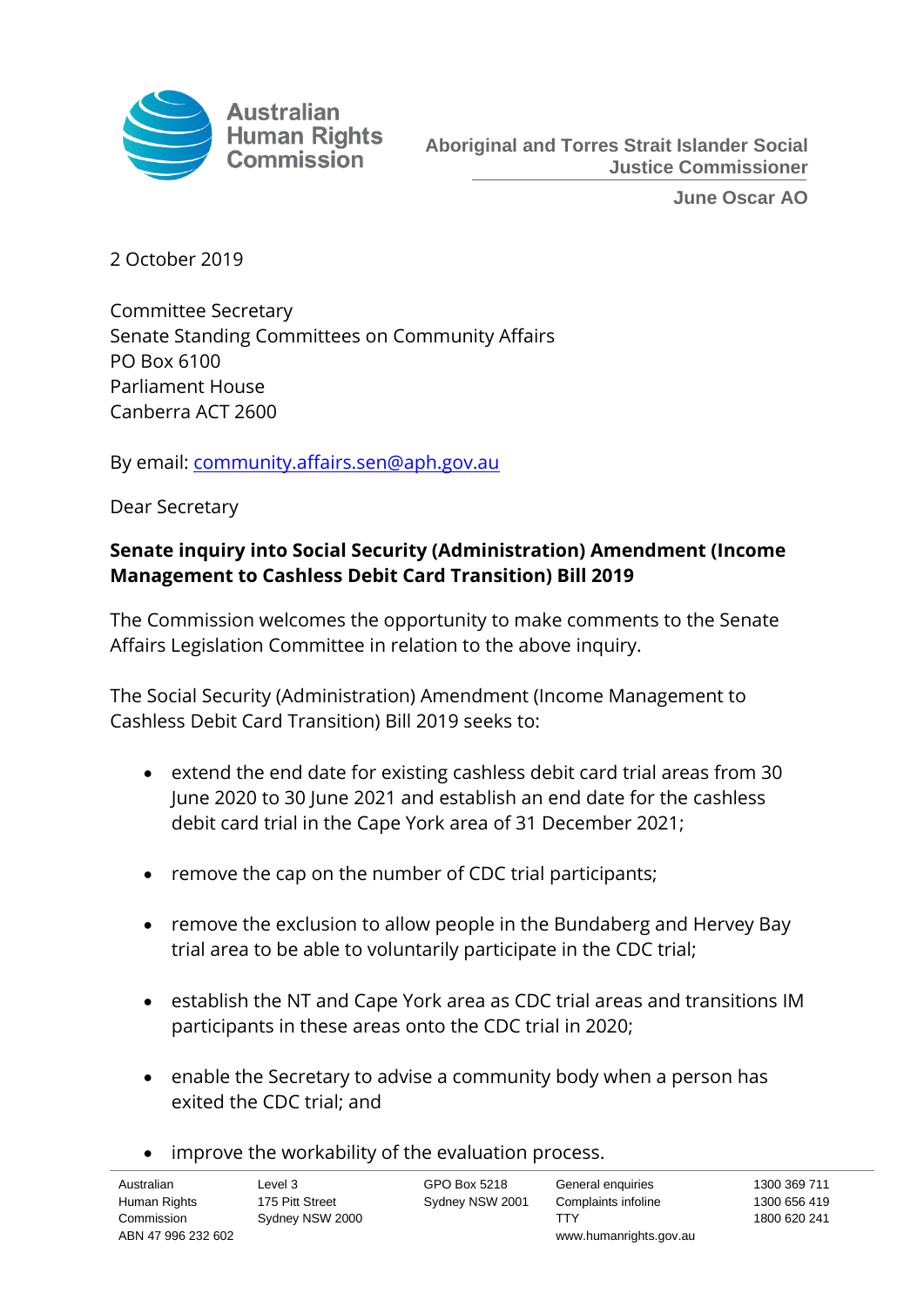## **Human rights concerns**

The Commission has previously raised human rights concerns in respect of the Cashless Debit Card (CDC) trial, particularly in relation to the right to social security, the right to a private life and the right to equality and nondiscrimination.<sup>1</sup>

In September 2017, the Commission made a submission to the Committee for its inquiry into the Social Services Legislation Amendment (Cashless Debit Card) Bill 2017. The 2017 Bill provided for the continuation of the trial in the existing locations of the East Kimberley and Ceduna and enabled the expansion of the CDC to further locations. 2

The Commission did not support the Bill and the concerns raised in that submission are equally applicable to the present Bill. We have attached our previous submission for reference. See Appendix A.

The Commission also notes that the Parliamentary Joint Committee on Human Rights (PJCHR) reported on the Social Services Legislation Amendment (Cashless Debit Card) Bill 2017 in *Report No 6 of 2018*. <sup>3</sup> The Commission endorses the human rights analysis of the PJCHR in that Report.

In July 2018, the Commission made a submission to the Committee for its inquiry into the Senate inquiry into Social Services Legislation Amendment (Cashless Debit Card Trial Expansion) Bill 2018. The 2018 Bill was to expand the CDC trial to a further trial site in the Bundaberg and Hervey Bay areas until 30 June 2020.

The Commission did not support the Bill and reiterated the human rights concerns outlined in its 2017 submission. We have also attached our submission to that inquiry for reference. See Appendix B.

## **Recommended approach to income management**

The Commission is of the view that the causes of social disadvantage are complex. Policies intended to help people require a multidimensional approach in collaboration with the people affected. Limiting people's ability to access their welfare payments in cash does not address the reasons for drug and alcohol misuse, poverty, trauma, and lack of education.

The Commission has previously stated and continues to recommend to the Government its preferred features of an income management measure which are: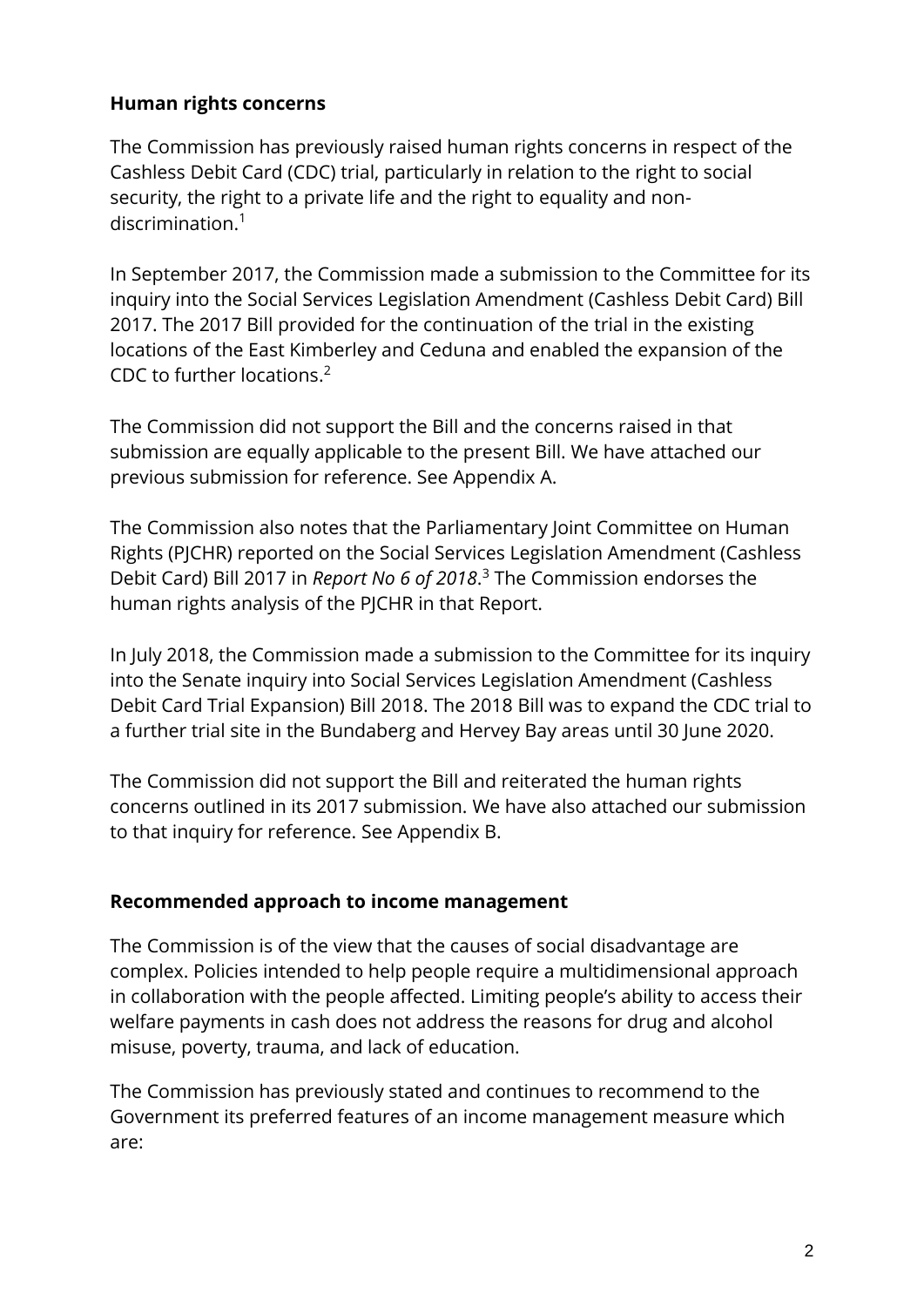- an approach that enables participants to voluntarily opt-in to the scheme, rather than an automatic quarantining model (which relies upon individual applications for exemptions);
- an approach that utilises income management as a 'last resort' strategy, particularly for targeted risk areas such as child protection (that is supported by case management and support services); and
- measures that are applied for a defined period and in a manner proportionate to the context.

The Commission wishes to add the following comments with respect to the present Bill:

# **Limitations of the independent evaluations and data collection**

The explanatory memorandum notes the evaluation reports: *Cashless Debit Card Trial* by ORIMA Research in September 2017 and *Cashless Debit Card Baseline Data Collection in the Goldfields Region: Qualitative Findings* by the University of Adelaide in February 2019.

As previously stated in our 2017 submission, the information provided by the ORIMA report offers mixed evidence regarding the effectiveness of the measures. While the report indicates some positive findings in relation to perceptions of safety and levels of alcohol and gambling reduction, it also raises several concerns regarding the measures, such as:

- almost a third of participants stated that the Trial had actually made their and their children's lives worse; 4
- limited evidence of crime reduction;
- occurrence of "grog running", humbugging and gambling with debit cards; <sup>5</sup>
- $\bullet$  instances of swapping goods and services for cash well below their value;<sup>6</sup> and
- purchase of substitute cards.

The Auditor-General released a report in 2018 into the implementation and performance of the CDC trial, which found 'ORIMA did not use all relevant data to measure the impact of the trial'.<sup>7</sup>

The Auditor-General further found that the approach to monitoring and evaluation was 'inadequate' and that 'it is difficult to conclude whether there had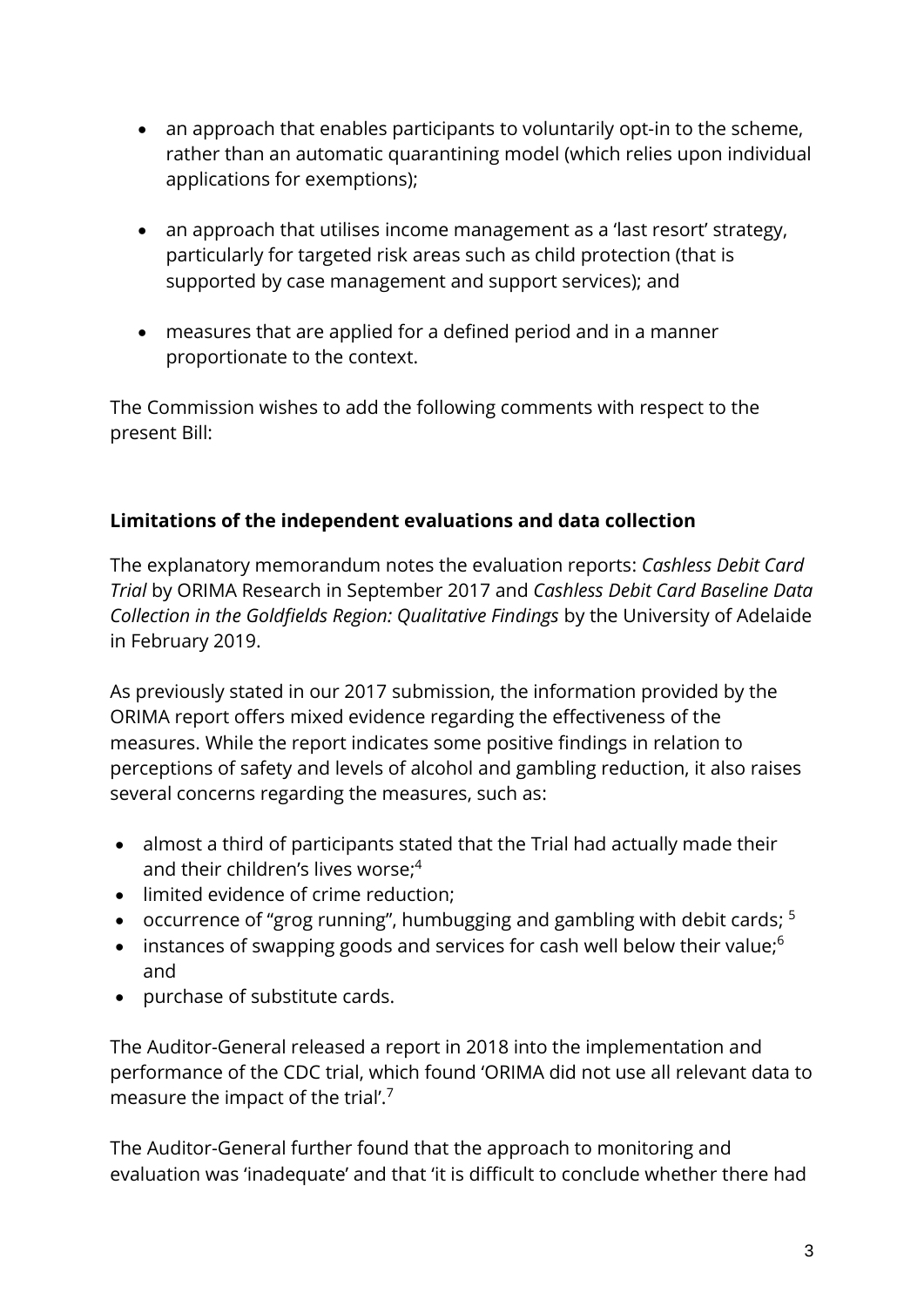been a reduction in social harm and whether the card was a lower cost welfare quarantining approach'.<sup>8</sup>

While the latest report on the efficacy of the CDC, *Cashless Debit Card Baseline Data Collection in the Goldfields Region: Qualitative Findings* by the University of Adelaide, reports a decrease in the use of substance and alcohol use, $^9$  it does not use any quantitative data to support the finding of a reduction in alcohol and drug use and misuse, an increase in child welfare and well-being, improved money management, and reduced crime and family violence; key areas for which the CDC was set up to address.<sup>10</sup> The report relies on only qualitative data, being stakeholder responses of personal experience.

The report contains mixed stakeholder responses, some of which perceive a decrease in illicit drug usage, and others which perceive the incidence of drug use in the Goldfields region as a deeply entrenched challenge which the CDC does not effectively address.<sup>11</sup>

For example, there were reports of different methods being used to access cash to purchase drugs, including the selling of goods which participants were permitted to buy with a cashless debit card, or passing on a card to drug dealers by way of payment. There were also reports of people resorting to criminal activities to obtain money to purchase illicit drugs. The report stated:

However, other participants were pessimistic that the CDC could ever have a positive impact on the drug habits of people experiencing addiction, commenting that many of these people did not want to quit and instead would seek alternative ways to feed their habit.<sup>12</sup>

The Commission considers that it is inappropriate to extend the CDC trial to additional sites given there is insufficient evidence to demonstrate that it has been an effective and proportionate measure in existing trial sites.

## **Wider application of trial participants**

The Bill proposes to extend the end date for existing CDC trial areas and to also transition income management (IM) participants from NT and Cape York trial areas onto the CDC trial in 2020.<sup>13</sup>

The Commission does not support this over-inclusive application of the cashless debit card trial and notes that the statement of compatibility with human rights does not provide a compelling justification for the proposed transition.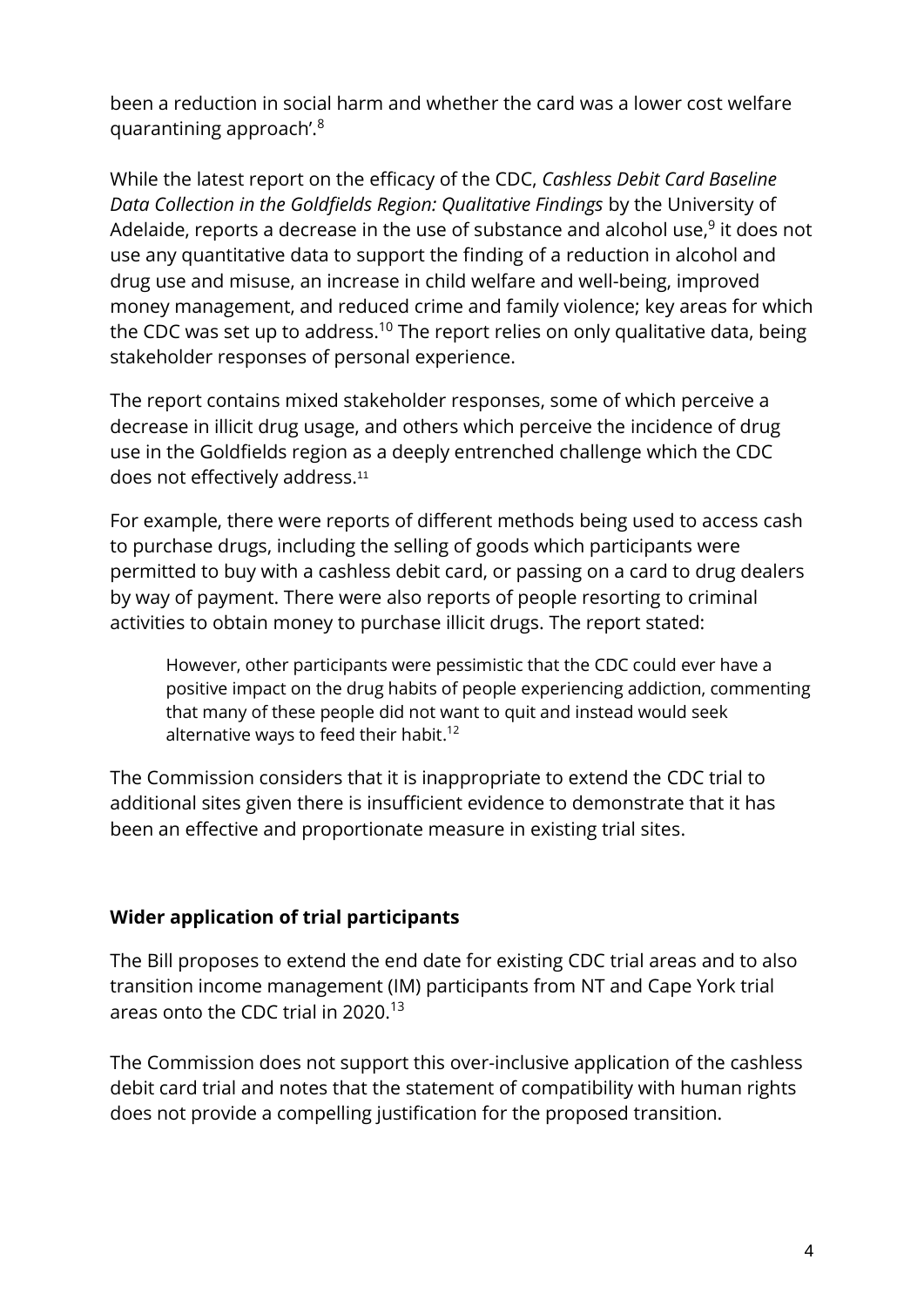While the Commission acknowledges the move to allow participants in the Bundaberg and Hervey Bay trial area to voluntarily participate, this opt-in process should be across all trial areas and the process should not be arduous for participants who wish to opt out.

# **Proportionality**

The Commission does not concur with the rationale laid out in the explanatory memorandum's statement of compatibility with human rights which concludes:

The Bill is compatible with human rights. The extension of the Cashless Debit Card trial and the transition of participants on Income Management to the Cashless Debit Card will advance the protection of human rights by ensuring that welfare payments are spent in the best interests of welfare recipients and their dependents by restricting spending on alcohol, drugs and gambling. To the extent that the Bill will limit human rights, those limitations are reasonable, necessary and proportionate to achieving the objectives of the welfare quarantining measures. The Cashless Debit Card program aims to reduce immediate hardship and deprivation, reduce violence and harm, encourage socially responsible behaviour, and reduce the likelihood that welfare payment recipients will remain on welfare and out of the workforce for extended periods of time.<sup>14</sup>

In the Commission's view, this explanation only goes so far as to identify the disadvantage facing these particular groups, rather than adequately justifying how the imposition of CDC will resolve this disadvantage. An underlying assumption of this analysis is that the program is a net benefit to all participants and therefore that the human rights limits are justified. However, as stated previously, the application of the CDC has not been shown to be reasonable, necessary and proportionate. For the same reasons, the evidence has not demonstrated that current trials of the CDC are warranted.

# **Indirect discrimination against Aboriginal and Torres Strait Islander peoples.**

The Commission has previously raised concerns about the disproportionate impact of the CDC trials on Aboriginal and Torres Strait Islander peoples.<sup>15</sup>

While the measures may not directly target Aboriginal and Torres Strait Islander peoples, their practical effect will disproportionately make an impact, with the trial areas having significant numbers of Aboriginal and Torres Strait Islander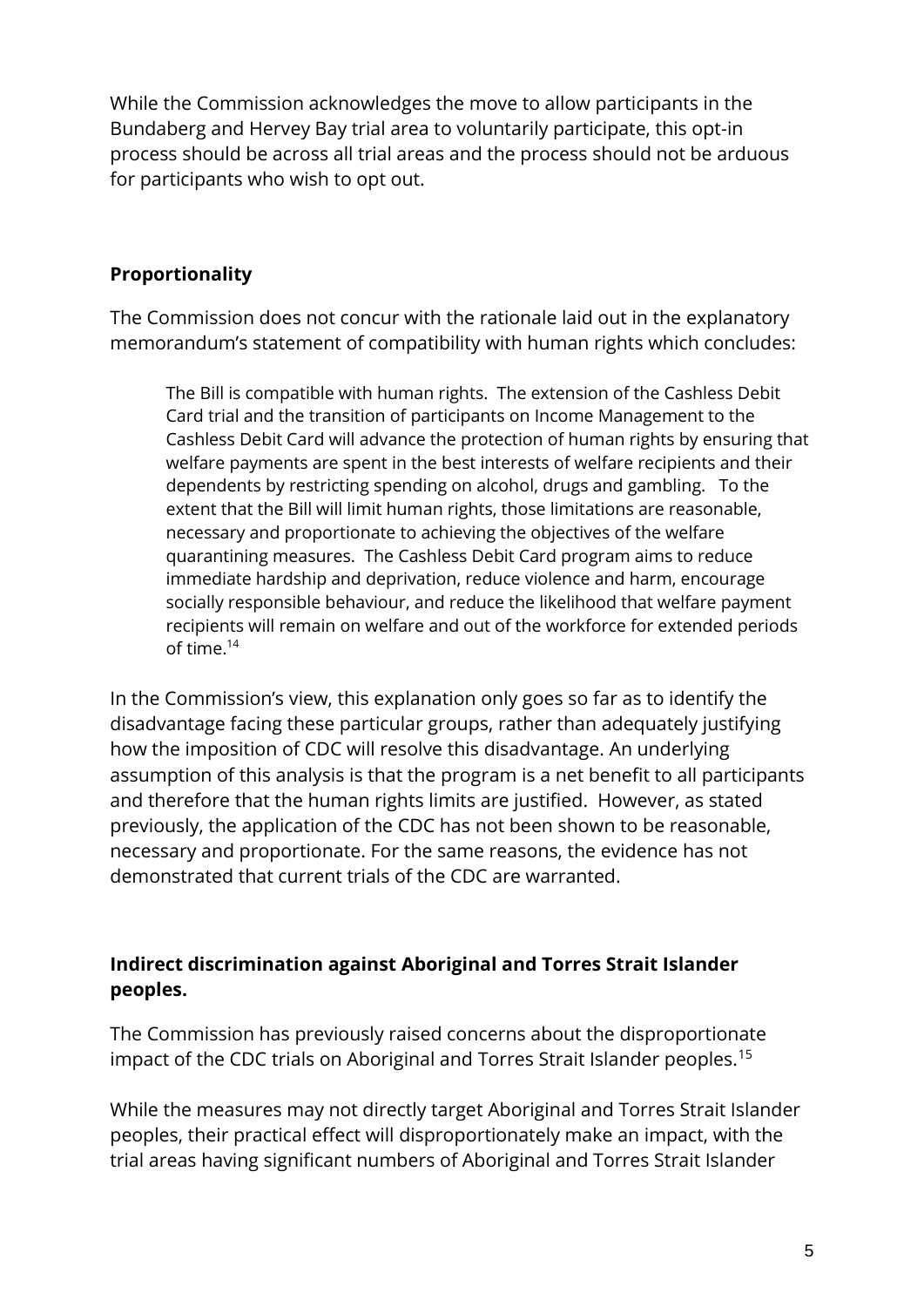populations. 51.6% of people living in Cape York identify as Aboriginal and/or Torres Strait Islander<sup>16</sup> and an estimated 14% of participants in the Bundaberg and Hervey Bay area are Aboriginal and/or Torres Strait Islander people.<sup>17</sup>

Although the population of the group in the Bundaberg and Hervey Bay area is comparatively lower than other trial sites, such as the East Kimberley and Ceduna, the Commission maintains its concerns.<sup>18</sup> The CDC trial unduly affects Aboriginal and Torres Strait Islander peoples because government pensions and allowances are a main source of income for approximately 46.9% of this group.<sup>19</sup>

The explanatory memorandum's statement of compatibility with human rights states:

Discrimination is impermissible differential treatment among persons or groups that results in a person or a group being treated less favourably than others, based on a prohibited ground for discrimination, such as race. However, the UN Human Rights Committee has recognised that 'not every differentiation of treatment will constitute discrimination, if the criteria for such differentiation are reasonable and objective, and if the aim is to achieve a purpose which is legitimate under the Covenant'.<sup>20</sup>

However, in the Commission's view, it is not sufficient to merely assert that differential treatment is reasonable and objective and that the purpose is legitimate. This must be demonstrated. That is particularly the case when the differential treatment results in a detriment to a group of people disproportionally identifiable by their race.

The Commission is of the view that disproportionate levels of non-voluntary participation in the CDC trials by Aboriginal and Torres Strait Islander persons does not amount to legitimate differential treatment. Its imposition does not guarantee full and equal enjoyment of human rights and fundamental freedoms. Instead, it undermines and diminishes the equal enjoyment of those rights for particular geographic groups, most of which have a proportion of Aboriginal and Torres Strait Islander residents at a rate significantly above the national average.

## **Inadequate consultation with Aboriginal and Torres Strait Islander peoples**

The Commission notes the public hearings into Social Security (Administration) Amendment (Income Management to Cashless Debit Card Transition) Bill 2019 on Monday 23 September 2019 where the Aboriginal Peak Organisations Northern Territory (APO NT) alliance addressed the senate committee with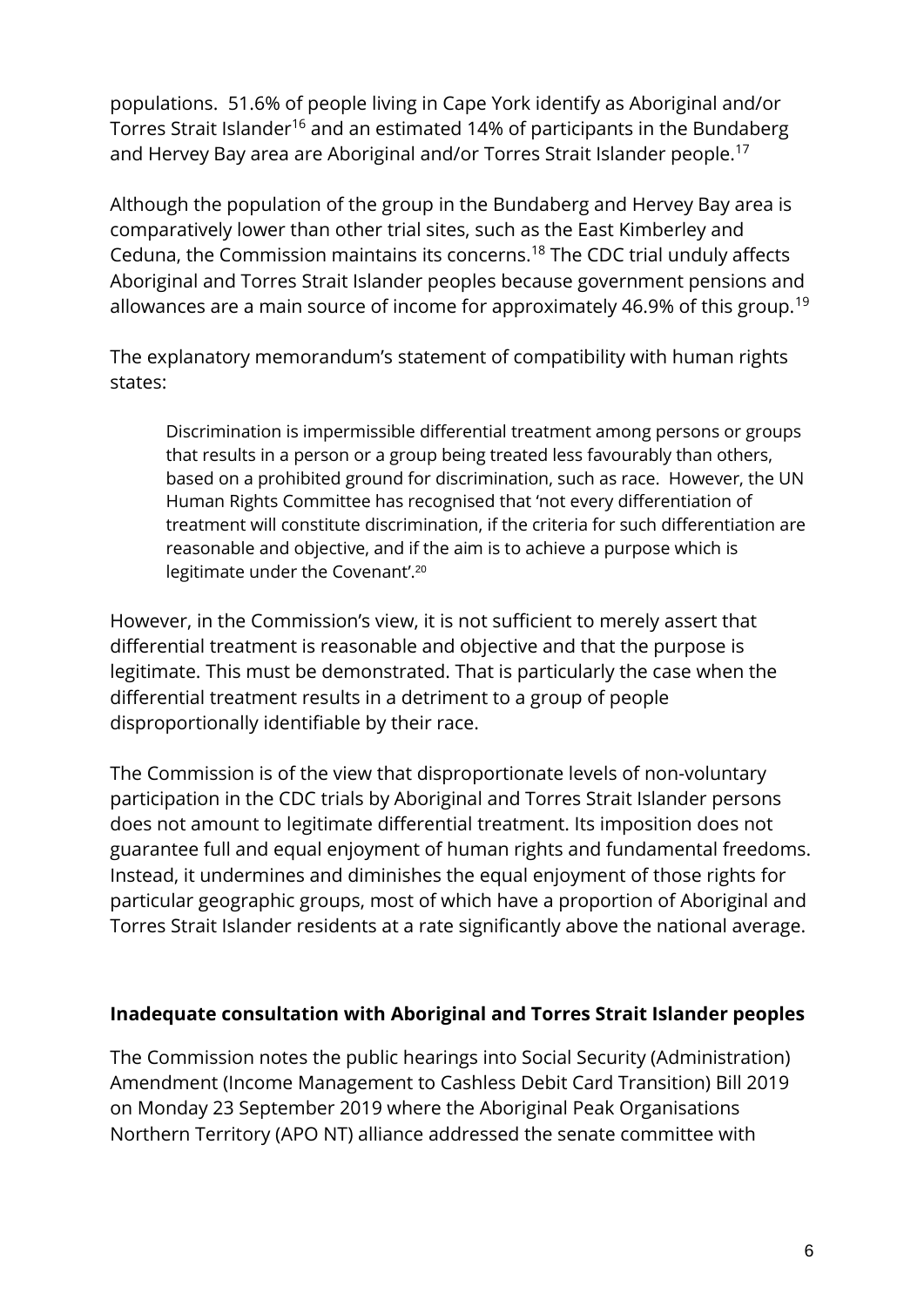concerns around the short timeframes to provide advice on the impacts of CDC. The APO NT stated:

The compressed time frame for the inquiry and the lack of remote hearings denies those who are most affected by this legislation—particularly those who live in remote and very remote areas of the Northern Territory—an effective voice and say on a policy that fundamentally affects their lives.<sup>21</sup>

They also advised that:

The cashless welfare card will directly impact on more than 23,000 Territorians currently on income management as a result of the intervention. Aboriginal income support recipients in the Northern Territory have now been subject to more than a decade of costly, paternalistic interventions, including income management and Work for the Dole. Over this period, poverty and unemployment have worsened. It is evident that income management has failed, yet the government is intent on continuing to try to coerce us into change by further extending the policy. It simply will not work.<sup>22</sup>

The Commission does not support the transition of IM participants to CDC in its current form and is particularly concerned with the lack of community consultation in rural and remote areas.

While the Commission acknowledges the recent changes to CDC to allow people to apply for exemptions to the program, the current process is onerous and puts Aboriginal and Torres Strait Islander peoples with English as a second, third or fourth language and/or those in remote locations with limited access to the Internet and/or locally-based service at a distinct disadvantage.

## **Conclusion**

For the reasons expressed in this letter and in our previous submissions in relation to the cashless debit card trials, and for the reasons raised by the PJCHR, the Commission considers that the Bill is not compatible with Australia's international human rights obligations. The Commission is concerned that the Government is seeking to transition participants currently on IM in trial areas as well as extending or expanding the trial without giving due regard to the inherent human rights concerns. The Government should not transition current IM participants, extend or expand the cashless debit card trials until the existing arrangements are made more compatible with human rights. The existing trials need to be intensively, appropriately monitored and evaluated to establish clear evidence of workability prior to any further extensions of time or any expansion to new communities.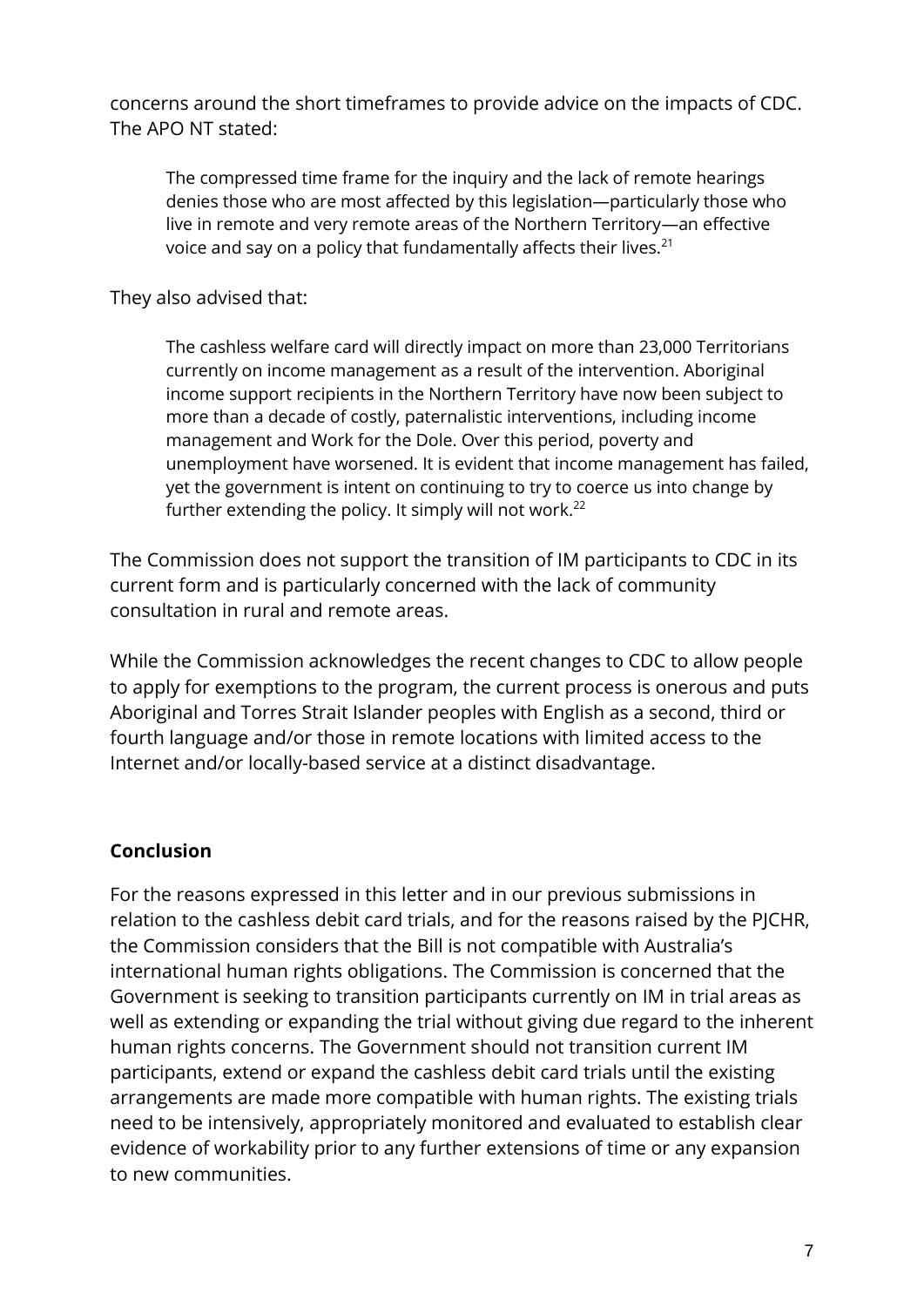The Commission supports a community-driven approach, so that if a community choose to introduce income management measures, there is participation in decision-making, based on free, prior and informed consent and good faith. Community governance structures and processes should be developed with the aim of empowering community members to take control of their own identified issues and aspirations. The Commission considers that income management measures should be applied on a case-by-case basis, with opt in and nonarduous opt out processes, upon assessment of particular circumstances of individuals and with access to appropriate support.

Yours sincerely

June Oscar AO **Aboriginal and Torres Strait Islander Social Justice Commissioner**

T +61 2 9284 9781 F +61 2 9284 9611 E [june.oscar@humanrights.gov.au](mailto:mick.gooda@humanrights.gov.au)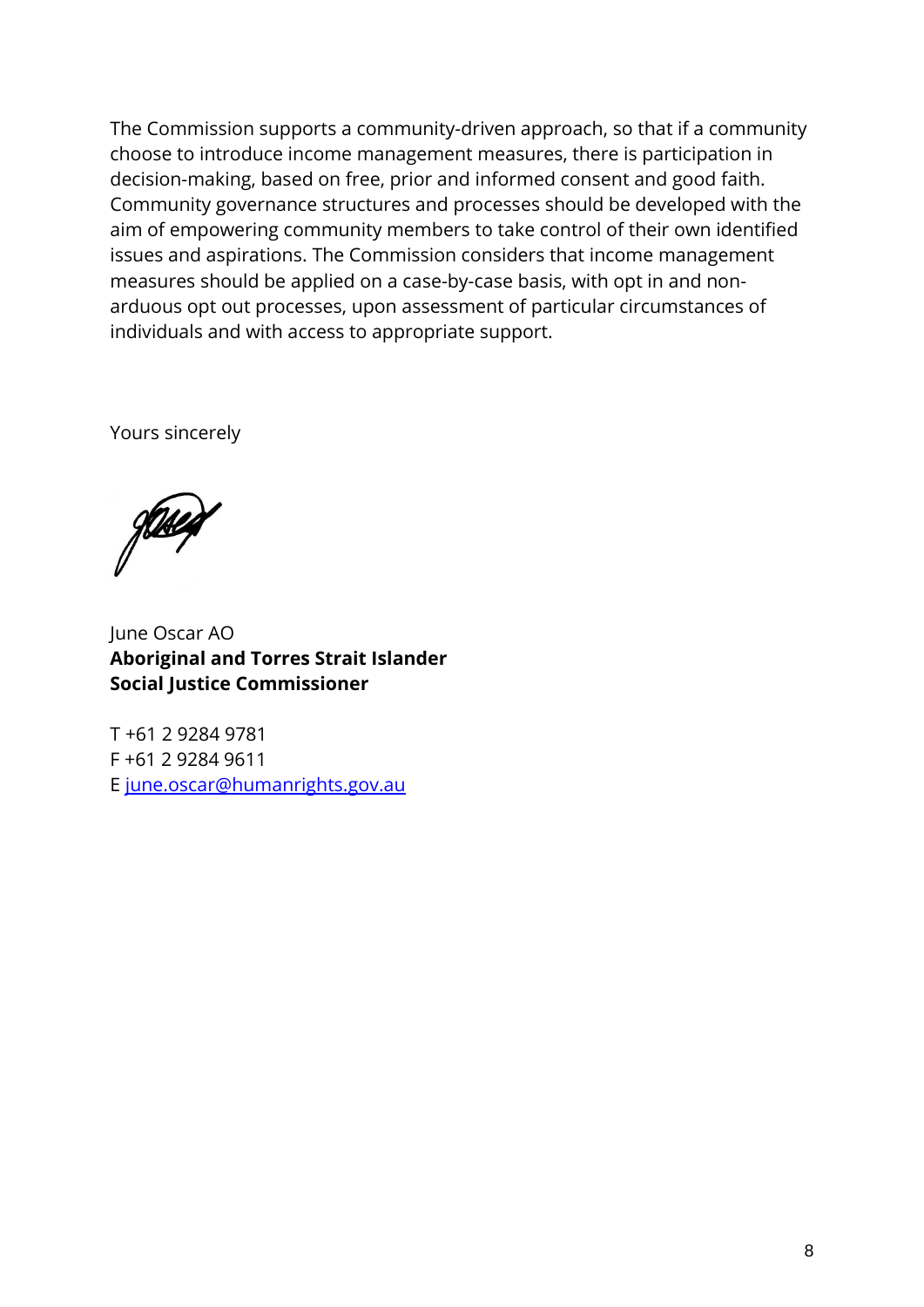#### **Endnotes**

<sup>1</sup> Mick Gooda, Aboriginal and Torres Strait Islander Social Justice Commissioner, *Submission to the Senate Standing Committee on Community Affairs*, Inquiry into the *Social Security Legislation Amendment (Debit Card Trial) Bill 2015*, 6 October 2015, At

[http://www.aph.gov.au/DocumentStore.ashx?id=14a9925c-245c-4a2e-9bfa-](http://www.aph.gov.au/DocumentStore.ashx?id=14a9925c-245c-4a2e-9bfa-eeb6c843e505&subId=403485)

[eeb6c843e505&subId=403485](http://www.aph.gov.au/DocumentStore.ashx?id=14a9925c-245c-4a2e-9bfa-eeb6c843e505&subId=403485) (viewed 16 Jult Mick Gooda, Aboriginal and Torres Strait Islander Social Justice Commissioner, *Social Justice and Native Title Report 2016*, 88-97, At

[http://www.humanrights.gov.au/sites/default/files/document/publication/AHRC\\_SJNTR\\_2016.pdf;](http://www.humanrights.gov.au/sites/default/files/document/publication/AHRC_SJNTR_2016.pdf) Mick Gooda, Aboriginal and Torres Strait Islander Social Justice Commissioner, *Social Justice and Native Title Report 2015*, 55-58, At

<http://www.humanrights.gov.au/sites/default/files/document/publication/SJRNTR2015.pdf> (viewed 16 July 2018).

<sup>2</sup> Australian Human Rights Commission, Submission No 30 to Senate Standing Committees on Community Affairs, *Social Services Legislation Amendment (Cashless Debit Card) Bill 2017*, 29 September 2017. At

[https://www.aph.gov.au/Parliamentary\\_Business/Committees/Senate/Community\\_Affairs/CashlessDe](https://www.aph.gov.au/Parliamentary_Business/Committees/Senate/Community_Affairs/CashlessDebitCard/Submissions) [bitCard/Submissions](https://www.aph.gov.au/Parliamentary_Business/Committees/Senate/Community_Affairs/CashlessDebitCard/Submissions) (viewed 16 July 2018).

<sup>3</sup> Parliamentary Joint Committee on Human Rights, *Human Rights Scrutiny Report – Report 6 of 2018*  (June 2018).

At [https://www.aph.gov.au/Parliamentary\\_Business/Committees/Joint/Human\\_Rights/Scrutiny\\_reports](https://www.aph.gov.au/Parliamentary_Business/Committees/Joint/Human_Rights/Scrutiny_reports/2018/Report_6_of_2018) [/2018/Report\\_6\\_of\\_2018](https://www.aph.gov.au/Parliamentary_Business/Committees/Joint/Human_Rights/Scrutiny_reports/2018/Report_6_of_2018) (viewed 16 July 2018).

<sup>4</sup> Orima Research, 'Cashless debit card trial evaluation: final evaluation report', (Department of Social Services, 2017) 82, 88-89, 118

<sup>5</sup> Orima Research, 'Cashless debit card trial evaluation: final evaluation report', (Department of Social Services, 2017) 86.

<sup>6</sup> Orima Research, 'Cashless debit card trial evaluation: final evaluation report', (Department of Social Services, 2017), 88-89.

<sup>7</sup> Australian National Audit Office, *The Implementation and Performance of the Cashless Debit Card Trial* (Department of Social Services, Report No 1 of 2018–19, July 2018) 44. At

[https://www.anao.gov.au/work/performance-audit/implementation-and-performance-cashless-debit](https://www.anao.gov.au/work/performance-audit/implementation-and-performance-cashless-debit-card-trial)[card-trial](https://www.anao.gov.au/work/performance-audit/implementation-and-performance-cashless-debit-card-trial) (viewed 18 July 2018).

<sup>8</sup> Australian National Audit Office, *The Implementation and Performance of the Cashless Debit Card Trial* (Department of Social Services, Report No 1 of 2018–19, July 2018) 8. At

[https://www.anao.gov.au/work/performance-audit/implementation-and-performance-cashless-debit](https://www.anao.gov.au/work/performance-audit/implementation-and-performance-cashless-debit-card-trial)[card-trial](https://www.anao.gov.au/work/performance-audit/implementation-and-performance-cashless-debit-card-trial) (viewed 18 July 2018).

<sup>9</sup> University of Adelaide, *Cashless Debit Card Baseline Data Collection in the Goldfields Region: Qualitative Findings*, (2019) 8.

<sup>10</sup> University of Adelaide, *Cashless Debit Card Baseline Data Collection in the Goldfields Region: Qualitative Findings*, (2019) 6.

<sup>11</sup> University of Adelaide, *Cashless Debit Card Baseline Data Collection in the Goldfields Region: Qualitative Findings* (2019) 90.

<sup>12</sup> University of Adelaide, *Cashless Debit Card Baseline Data Collection in the Goldfields Region: Qualitative Findings* (2019) 90.

<sup>13</sup> *Social Security (Administration) Amendment (Income Management to Cashless Debit Card Transition) Bill 2019,* proposed section 124PGD and 124GE.

<sup>14</sup> Parliament of Australia, *Social Security (Administration) Amendment (Income Management to Cashless Debit Card Transition) Bill 2019*, Explanatory Memorandum, (2019), 26-27

<sup>15</sup> Mick Gooda, Aboriginal and Torres Strait Islander Social Justice Commissioner, *Submission to the Senate Standing Committee on Community Affairs*, Inquiry into the *Social Security Legislation Amendment (Debit Card Trial) Bill 2015*, 6 October 2015, 5.

<sup>16</sup> 2016 Census,

[https://quickstats.censusdata.abs.gov.au/census\\_services/getproduct/census/2016/quickstat/3150113](https://quickstats.censusdata.abs.gov.au/census_services/getproduct/census/2016/quickstat/315011396)